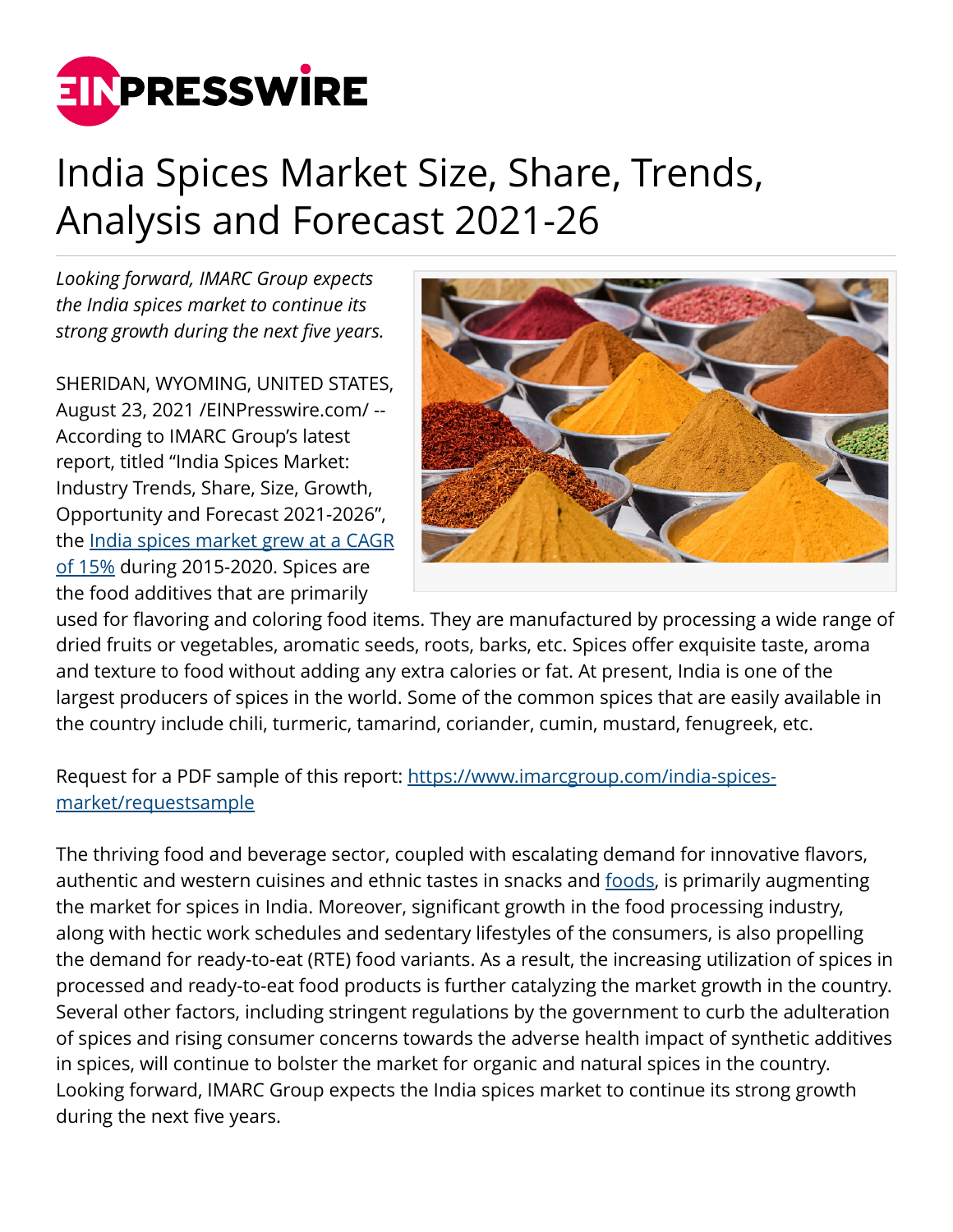As the novel coronavirus (COVID-19) crisis takes over the world, we are continuously tracking the changes in the markets, as well as the industry behaviors of the consumers globally and our estimates about the latest market trends and forecasts are being done after considering the impact of this pandemic.

Competitive Landscape with Key Players:

Aachi Spices & Foods Pvt Ltd Badshah Masala Eastern Condiments Private Limited Everest Food Products Pvt Ltd Mahashian Di Hatti Private Limited MTR Foods Pvt Ltd. Patanjali Ayurved Limited.

Market Segmentation:

Breakup by Product Type:

Pure Spices Chilli Turmeric Coriander Cumin Pepper Tamarind Asafoetida Bay Leaf Clove Cardamom Cinnamon Tulsi Leaf **Others** Blended Spices Garam Masala Non-Veg Masala Kitchen King and Sabzi Masala Chole and Channa Masala Chat Masala Sambhar and Rasham Masala Paneer and Curry Masala Pav Bhaji Masala Jaljeera Masala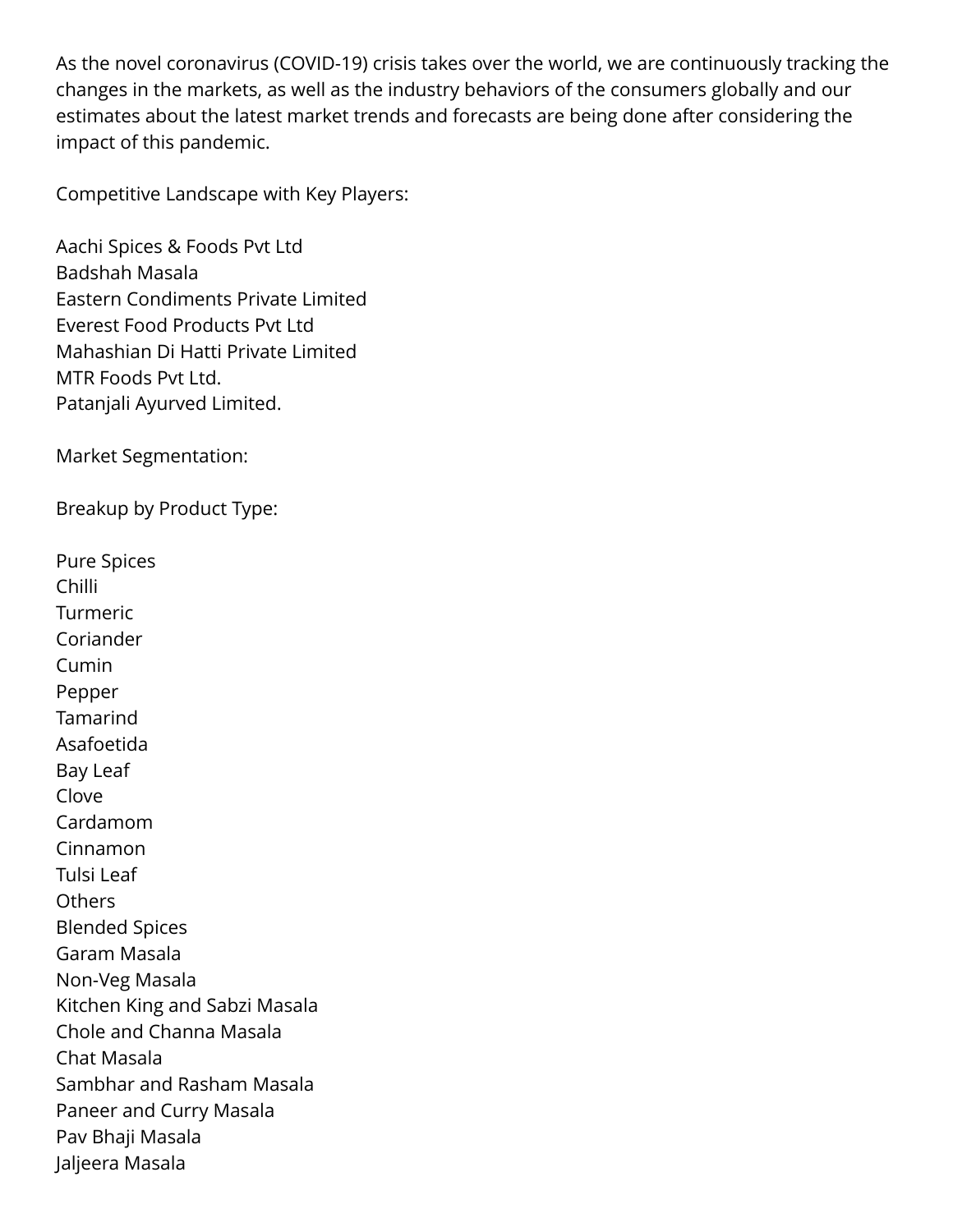**Others** 

Breakup by Application:

Veg Curries Meat and Poultry Products Snacks and Convenience Foods Soups, Sauces and Dressings **[Bakery](https://www.imarcgroup.com/gcc-bakery-products-market) and Confectionary** Frozen Foods Beverages **Others** 

Breakup by Form:

Packets Sprinkler Crusher

Breakup by Region:

South India North India West & Central India East India

Ask Analyst for Customization and Explore full report with TOC & List of Figures: <https://www.imarcgroup.com/india-spices-market>

We are updating our reports, If you want latest primary and secondary data (2021-2026) with Cost Module, Business Strategy, Distribution Channel, etc. Click request free sample report, published report will be delivered to you in PDF format via email within 24 to 48 hours.

Key highlights of the report:

Market Performance (2015-2020) Market Outlook (2021-2026) Market Trends Market Drivers and Success Factors The Impact of COVID-19 on the Global Market Value Chain Analysis Structure of the Global Market Comprehensive mapping of the competitive landscape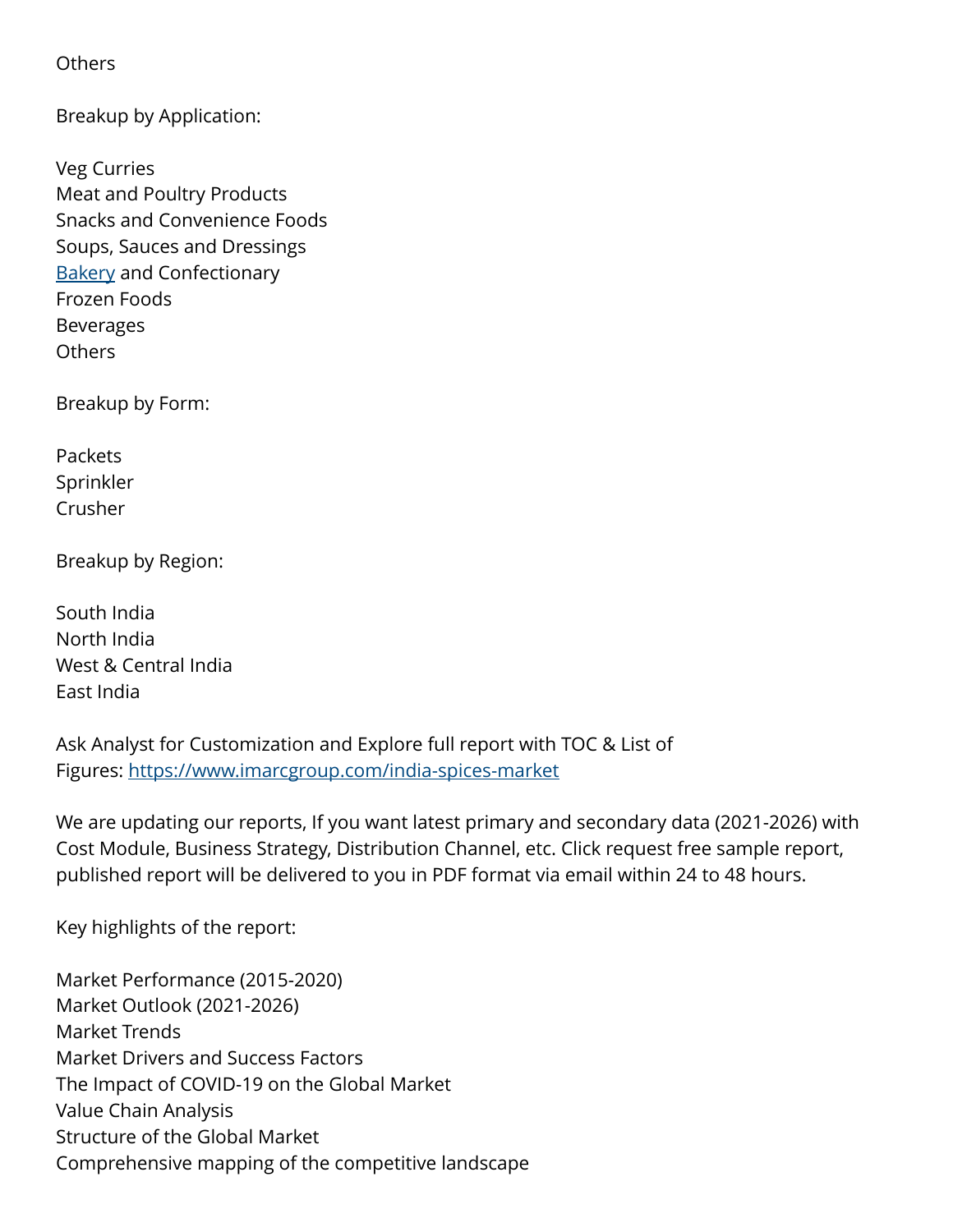If you need specific information that is not currently within the scope of the report, we will provide it to you as a part of the customization.

Related Reports by IMARC Group:

GCC Bakery Products Market:<https://www.imarcgroup.com/gcc-bakery-products-market>

Cognac Market: <https://www.imarcgroup.com/cognac-market>

Lobster Market:<https://www.imarcgroup.com/lobster-market>

Coconut Water Market:<https://www.imarcgroup.com/coconut-water-market>

Nutraceuticals Market: <https://www.imarcgroup.com/global-nutraceuticals-market>

Dog Food Market: <https://www.imarcgroup.com/dog-food-manufacturing-plant>

Food Service Market: <https://www.imarcgroup.com/food-service-market>

Instant Noodles Market: [https://www.imarcgroup.com/prefeasibility-report-on-an-instant](https://www.imarcgroup.com/prefeasibility-report-on-an-instant-noodle-processing-plant)[noodle-processing-plant](https://www.imarcgroup.com/prefeasibility-report-on-an-instant-noodle-processing-plant)

About Us

IMARC Group is a leading market research company that offers management strategy and market research worldwide. We partner with clients in all sectors and regions to identify their highest-value opportunities, address their most critical challenges, and transform their businesses.

IMARC's information products include major market, scientific, economic and technological developments for business leaders in biotechnology, advanced materials, pharmaceuticals, food and beverage, travel and tourism, and nanotechnology industries. We also provide cost model and manufacturing setup project reports through Syndicated Analytics, a subsidiary of IMARC Group.

Our offerings include comprehensive market intelligence in the form of research reports, production cost reports, feasibility studies, and consulting services. Our team, which includes experienced researchers and analysts from various industries, is dedicated to providing highquality data and insights to our clientele, ranging from small and medium businesses to Fortune 1000 corporations.

Elena Anderson